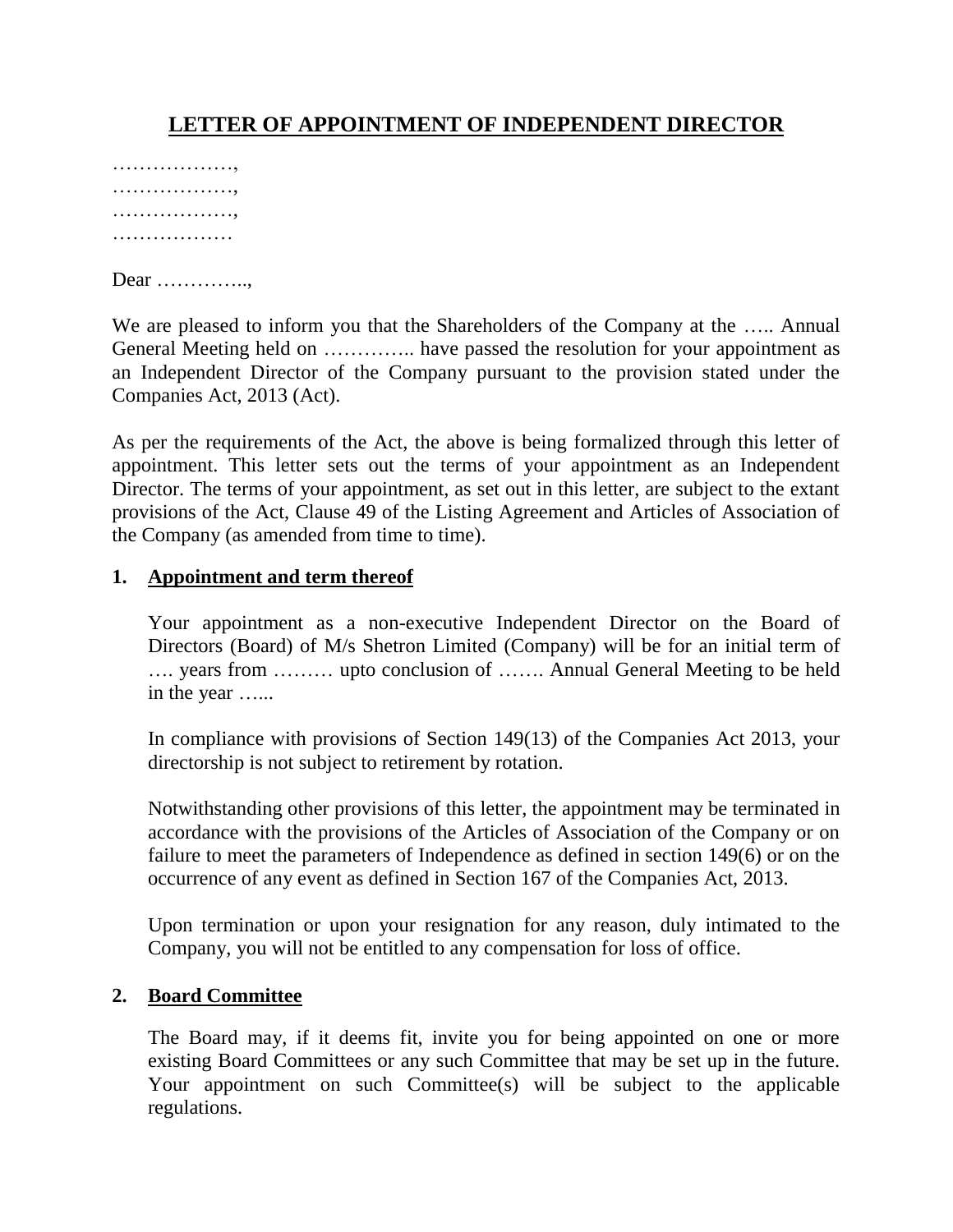You are expected to attend Board, Board Committees, to which you may be appointed and Shareholders" meetings and to devote such time to your duties as deemed appropriate for discharge of your duties effectively.

Ordinarily all meetings are held in Bangalore, unless determined otherwise.

Recommendations/Minutes of the Meetings of the Committees are submitted to the Board for approval.

By accepting this appointment, you confirm that you are able to allocate sufficient time to meet the expectations from your role to the satisfaction of the Board.

## **3. Role Duties and Responsibilities**

Your role and duties will be those normally required of a Non-Executive Independent Director under the Act and the Listing Agreement. There are certain duties prescribed for all Directors, both Executive and Non-Executive, which are fiduciary in nature and the same are specified under Section 166 of the Act.

In addition to the above requirements, you are also required to discharge the duties, roles and functions as applicable to Independent Directors as stated under Schedule IV to the Act, as in force and as may be amended from time to time. While performing such duties, roles and functions, you will be required to abide by the "Guidelines of Professional Conduct" as stated under the said Schedule.

### **4. Additional Applicable Statutory Requirements**

As a Non-Executive Director on the Board, you will be subject to all relevant provisions of the Act and the Listing Agreement.

## **5. Code of Conduct / Excluded Actions**

You will follow the Code of Conduct of the Company and furnish annual affirmation of the same.

You will apply the highest standards of confidentiality and not disclose to any person or company (whether during the course of the tenure as Independent Director or at any time after its cessation) any confidential information concerning the Company including any subsidiary or associate thereof with which you come into contact by virtue of your position as a Director, except as permitted by law or with prior clearance from the Chairman of the Board.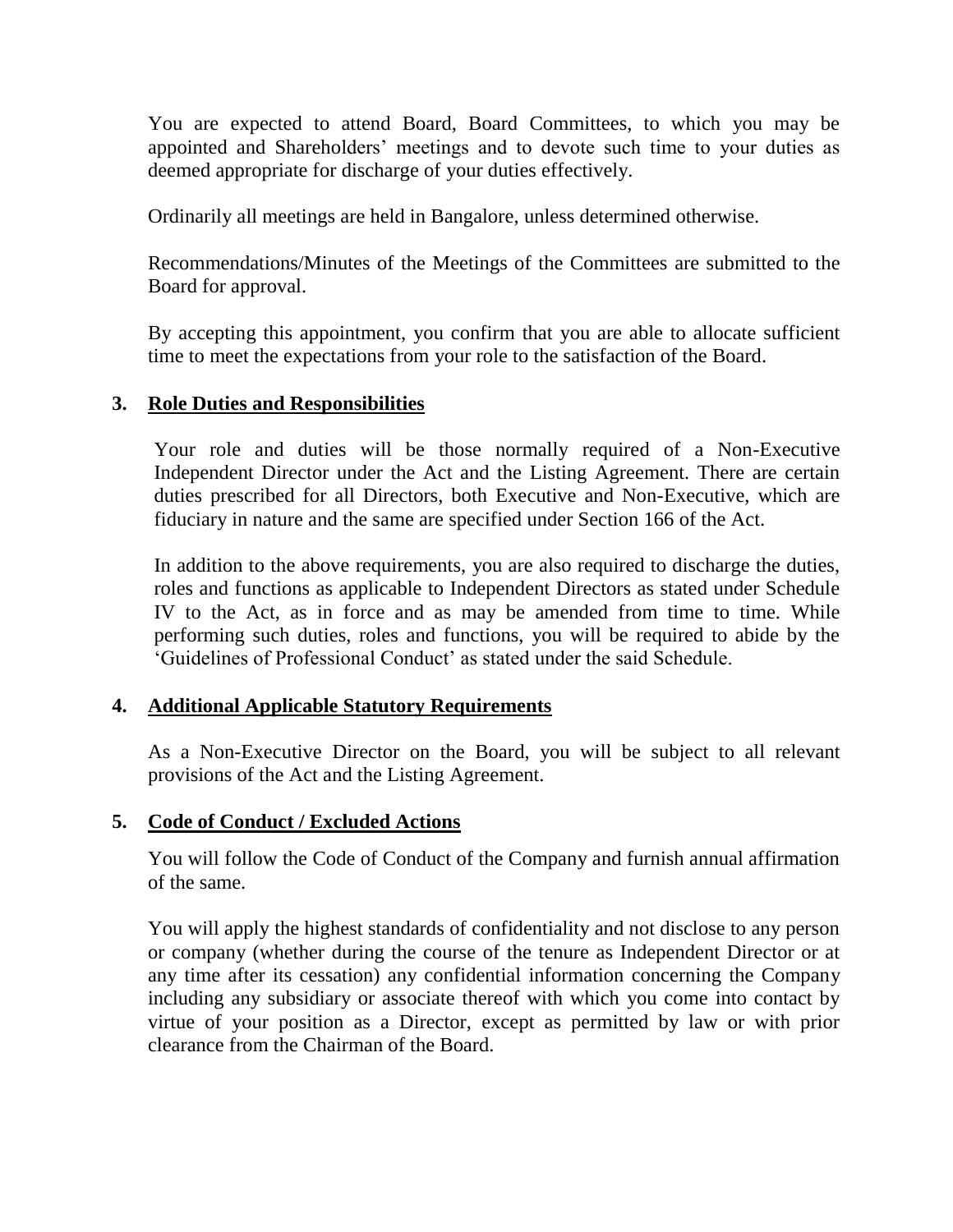We would also like to draw your attention to the applicability of Securities  $\&$ Exchange Board of India (Prohibition of Insider Trading) Regulation, 1992, which inter-alia prohibits disclosure or use of unpublished price sensitive information. You should not make any statement(s) that might risk a breach of the requirements specified under the said statute unless the same is required under any law or the same is required for the purpose of compliance of any direction, order, etc. issued/given by any judicial authority. Additionally, you shall not participate in any business activity which might impede the application of your independent judgment in the best interest of the Company.

## **6. Induction and Development**

The Company shall, if required, conduct formal induction program for its Independent Directors.

The Company shall, as may be required, support Directors to continually update their skills and knowledge and improve their familiarity with the Company and its business. The Company will fund/arrange for training on all matters which are common to the whole Board.

## **7. Performance Appraisal / Evaluation Process**

As a member of the Board, your performance shall be evaluated annually. Evaluation shall be done by all the other Directors. The criteria for evaluation shall be determined by the "Nomination & Remuneration Committee" and disclosed in the Company"s Annual Report. However, the actual evaluation process shall remain confidential and shall be a constructive mechanism to improve the effectiveness of the Board/Committee.

### **8. Disclosures, other Directorships and Business Interests**

During the Term, you agree to promptly notify the Company of any change in your Directorships and provide such other disclosures and information as may be required under the applicable laws. You also agree that upon becoming aware of any potential conflict of interest with your position as Independent Director of the Company, you shall promptly disclose the same to the Company. Please confirm that as on date of this letter, you have no such conflict of interest issues with your existing Directorships, if any.

During your Term, you agree to promptly provide a declaration under Section 149(7) of the Act, upon any change in circumstances which may affect your status as an Independent Director.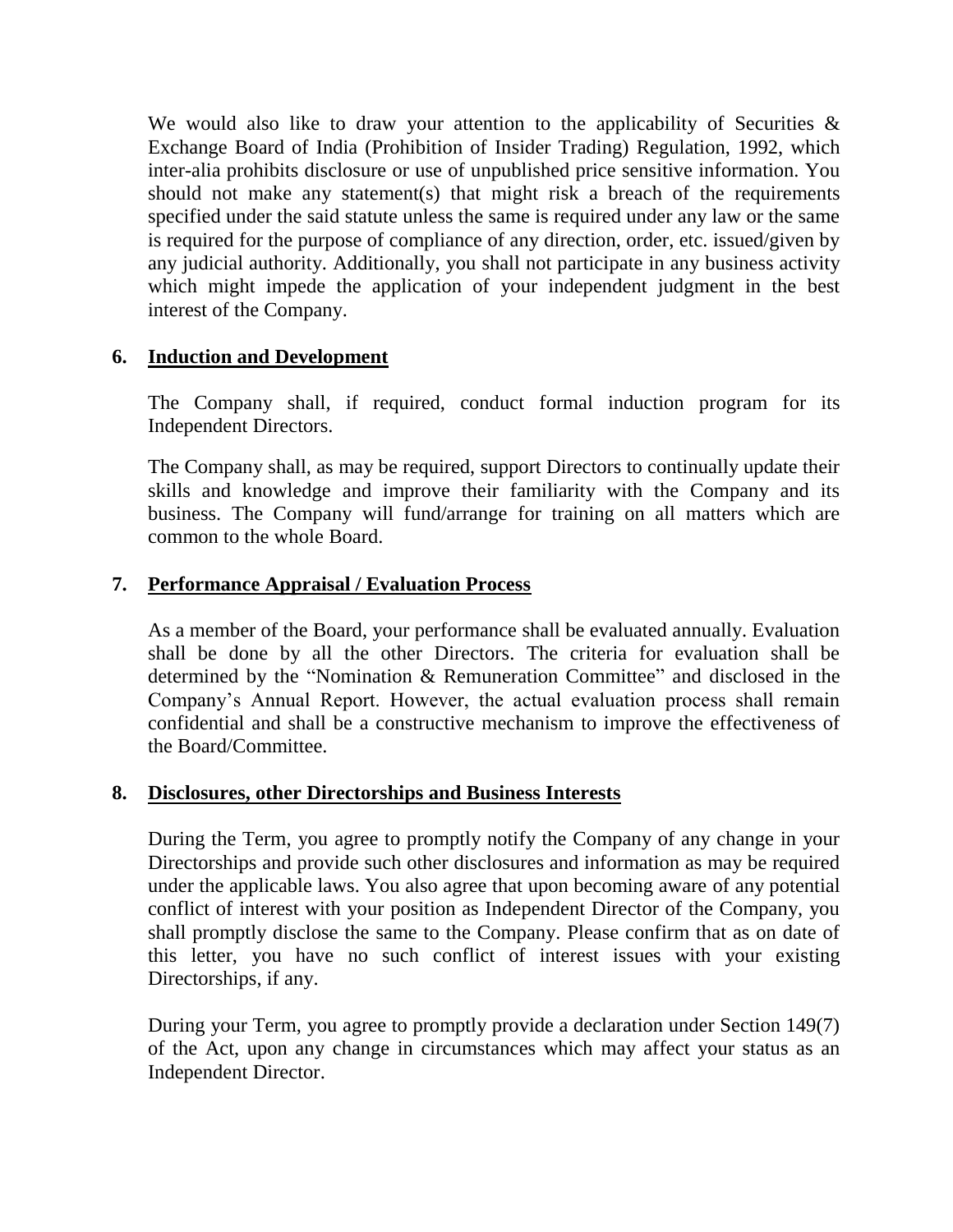#### **9. Changes of Personal Details**

During the Term, you shall promptly intimate the Company and the Registrar of Companies in the prescribed manner, of any change in address or other contact and personal details provided to the Company.

#### **10. Fees / Remuneration**

You will be paid such remuneration by way of sitting fees for attending the meetings of the Board and the Committees as may be decided by the Board from time to time, subject to approval of the shareholders, if required.

Further, the Company may pay or reimburse to you such fair and reasonable expenditure, as may have been incurred by your while performing your role as an Independent Director of the Company.

#### **11. Confidentiality**

All information acquired during your appointment is confidential to the Company and should not released, either during your appointment or following termination (by whatever means) to third parties without prior clearance from the Chairman unless required by law or by the rules of any stock exchange or regulatory body. On reasonable request, you shall surrender any documents and other materials made available to you by the Company.

Your attention is also drawn to the requirements under the applicable regulations and the Company"s Insider Trading Code which concern the disclosure of the price sensitive information and dealing in the securities of the Company. Consequently you should avoid making any statements or performing any transactions that might risk a breach of these requirements without prior clearance from the Chairman or the Company Secretary.

### **12. Termination**

Your Directorship on the Board of the Company shall terminate or cease in accordance with law.

You may resign from the Directorship of the Company by giving a notice in writing to the Company stating the reasons for resignation. The resignation shall take effect from the date on which the notice is received by the Company or the date, if any, specified by you in the notice, whichever is later.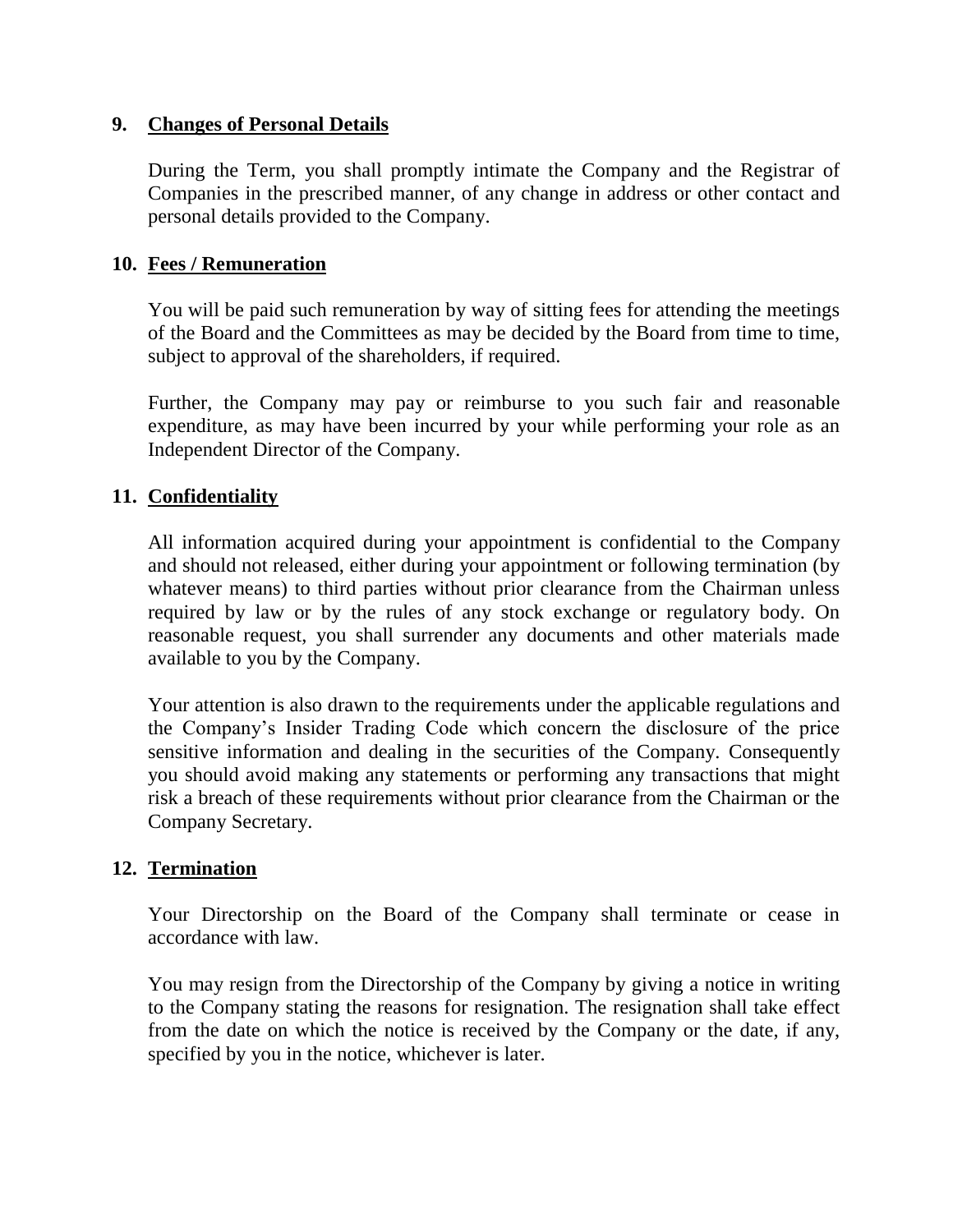If, at any stage during the term, there is a change that may affect your status as an Independent Director as envisaged in Section 149(6) of the Act, or if applicable, you fail to meet the criteria for "independence" under the provisions of Clause 49 of the Listing Agreement, you agree to promptly submit your resignation to the Company with effect from the date of such change.

# **13. Cooperation**

In the event of any claim or litigation against the Company, based upon any alleged conduct, act or omission on your part during your term, you agree to render all reasonable assistance and cooperation to the Company and provide such information and documents as are necessary and reasonably requested by the Company or its counsel.

# **14. Governing Law**

This letter and any non-contractual obligations arising out of or in connection with this letter are governed by, and shall be construed in accordance with, the laws of India, and the parties agree to submit to the exclusive jurisdiction of the Indian Courts.

## **15. Miscellaneous**

- This letter represents the entire understanding, and constitutes the whole agreement, in relation to your appointment and supersedes any previous agreement between yourself and the Company with respect thereto and, without prejudice to the generality of the foregoing, excludes any warranty, condition or other undertaking implied at law or by custom.
- No waiver or modification of this letter shall be valid unless made in writing and signed by you and the Company.
- In line with the provision of Clause IV sub clause 6 of Schedule IV, under Companies Act, 2013 and Clause 49 of the Listing Agreement, the Company will make public the terms and conditions of your appointment and will also arrange for it to be displayed on the Company"s website.